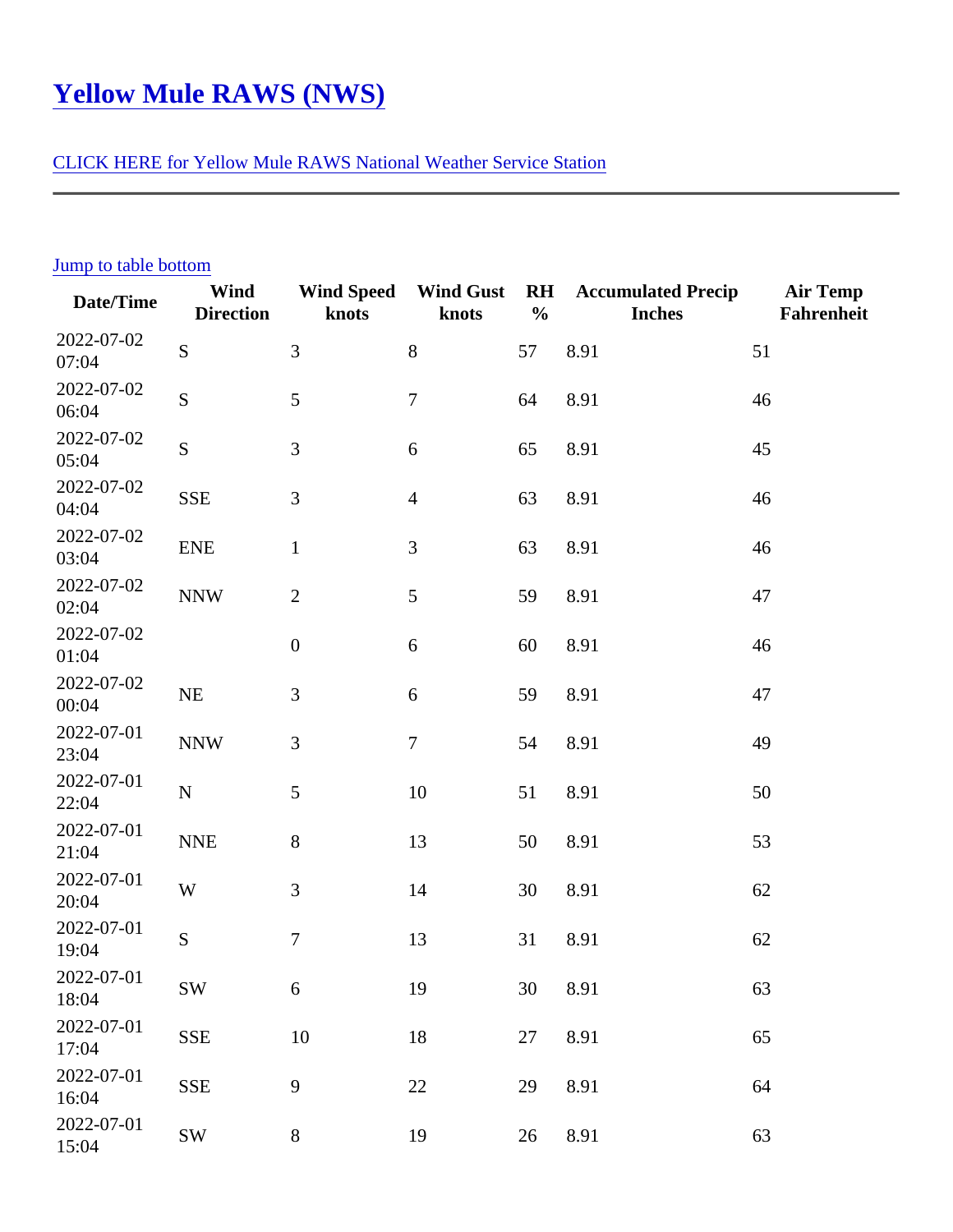| Date/Time           | <b>Wind</b><br><b>Direction</b> | <b>Wind Speed</b><br>knots | <b>Wind Gust</b><br>knots | $R$ H<br>$\frac{0}{0}$ | <b>Accumulated Precip</b><br><b>Inches</b> | <b>Air Temp</b><br>Fahrenheit |
|---------------------|---------------------------------|----------------------------|---------------------------|------------------------|--------------------------------------------|-------------------------------|
| 2022-07-01<br>14:04 | <b>SSW</b>                      | 12                         | 18                        | 27                     | 8.91                                       | 63                            |
| 2022-07-01<br>13:04 | SW                              | 10                         | 18                        | 26                     | 8.91                                       | 62                            |
| 2022-07-01<br>12:04 | <b>WSW</b>                      | 10                         | 17                        | 27                     | 8.91                                       | 61                            |
| 2022-07-01<br>11:04 | <b>WSW</b>                      | 10                         | 17                        | 27                     | 8.91                                       | 62                            |
| 2022-07-01<br>10:04 | <b>SSW</b>                      | $8\,$                      | 13                        | 30                     | 8.91                                       | 62                            |
| 2022-07-01<br>09:04 | S                               | 5                          | 10                        | 37                     | 8.91                                       | 56                            |
| 2022-07-01<br>08:04 | S                               | $\overline{4}$             | $\boldsymbol{6}$          | 41                     | 8.91                                       | 52                            |
| 2022-07-01<br>07:04 | <b>SSE</b>                      | $\overline{4}$             | 6                         | 45                     | 8.91                                       | 48                            |
| 2022-07-01<br>06:04 | S                               | $\overline{4}$             | 6                         | 50                     | 8.91                                       | 44                            |
| 2022-07-01<br>05:04 | <b>SSE</b>                      | $\overline{4}$             | $6\,$                     | 51                     | 8.91                                       | 43                            |
| 2022-07-01<br>04:04 | <b>SSE</b>                      | 3                          | $6\,$                     | 46                     | 8.91                                       | 45                            |
| 2022-07-01<br>03:04 | $\rm SE$                        | 3                          | $\overline{4}$            | 44                     | 8.91                                       | 46                            |
| 2022-07-01<br>02:04 | ${\rm ESE}$                     | 3                          | $\boldsymbol{7}$          | 40                     | 8.91                                       | 47                            |
| 2022-07-01<br>01:04 | <b>SE</b>                       | $\overline{4}$             | 5                         | 45                     | 8.91                                       | 46                            |
| 2022-07-01<br>00:04 | <b>SSE</b>                      | 3                          | 5                         | 47                     | 8.91                                       | 47                            |
| 2022-06-30<br>23:04 | <b>SSE</b>                      | 3                          | 6                         | 49                     | 8.91                                       | 48                            |
| 2022-06-30<br>22:04 | E                               | $\mathbf{1}$               | $\boldsymbol{7}$          | 44                     | 8.91                                       | 48                            |
| 2022-06-30<br>21:04 | ${\bf N}$                       | 3                          | $\mathfrak{S}$            | 30                     | 8.91                                       | 52                            |
| 2022-06-30<br>20:04 | <b>WSW</b>                      | 3                          | 10                        | 23                     | 8.91                                       | 58                            |
| 2022-06-30<br>19:04 | <b>WSW</b>                      | 5                          | 18                        | 25                     | 8.91                                       | 58                            |
| 2022-06-30<br>18:04 | <b>WSW</b>                      | $\boldsymbol{7}$           | 16                        | $27\,$                 | 8.91                                       | 58                            |